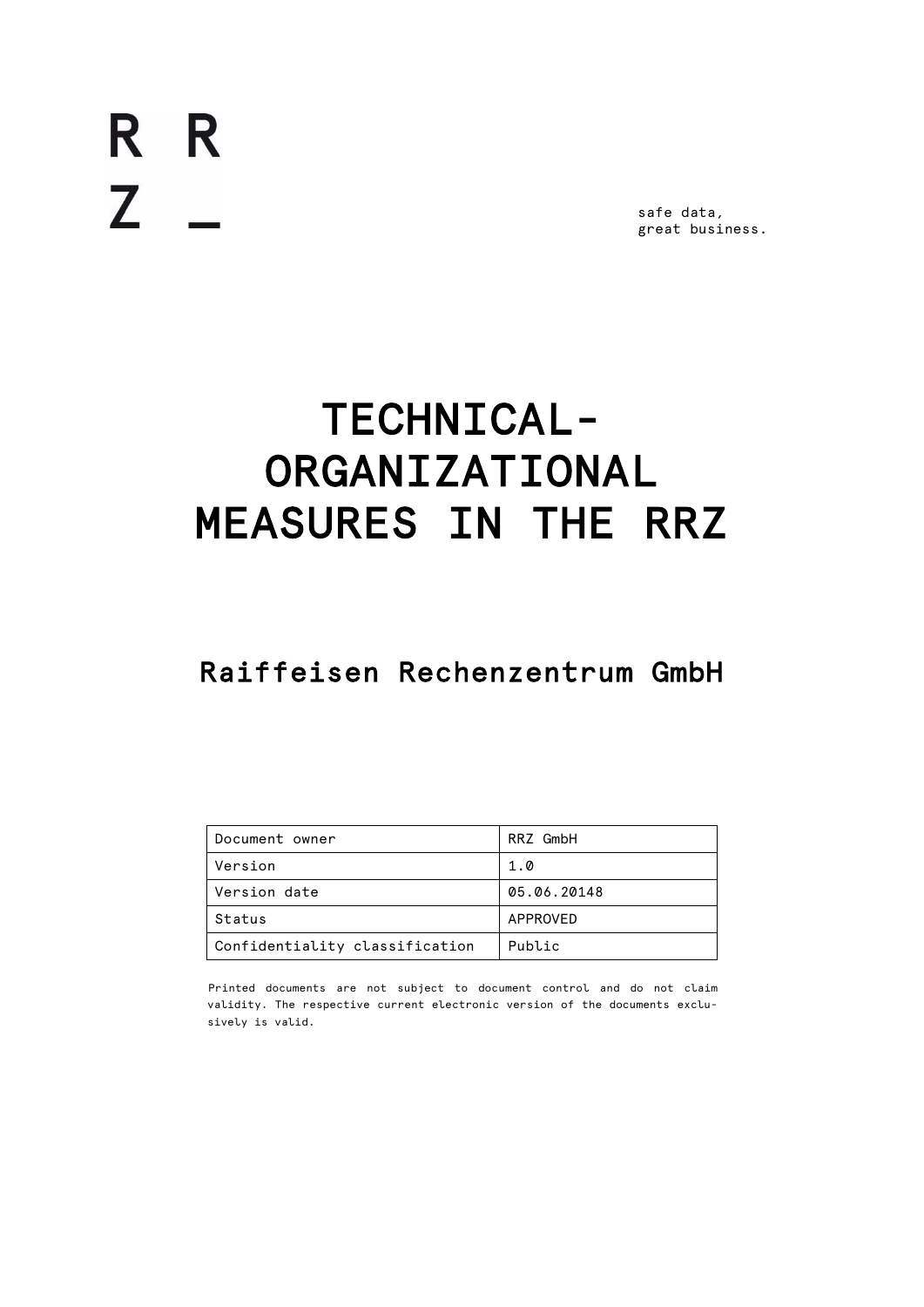# Document control

| Document control          |                                                     |
|---------------------------|-----------------------------------------------------|
| Title                     | Technically organizational<br>measuresFramework_SLA |
| Version                   | 1.0                                                 |
| Status (draft / released) | APPROVED                                            |
| Replaces version          | -                                                   |
| Owner                     | RRZ GmbH                                            |
| Revision date             | 05.06.20148                                         |
| Date of the next revision | $\qquad \qquad -$                                   |
| File name                 | DSGVO-techn-org-Massnahmen.docx                     |
| Number of pages           | 4                                                   |
| Print date                | 9/11/2018 8:23:00 AM                                |

# Document history

| Revision<br>date | Version       | <b>Changes</b> | Author              | <b>Editor</b>       | Checked by          | <b>Approved</b><br>by |
|------------------|---------------|----------------|---------------------|---------------------|---------------------|-----------------------|
| 12.03.2018       | $\emptyset.1$ | Creation       | DI Markus<br>Hefler | DI Markus<br>Hefler | DI Ulfried<br>Paier | DI Dietmar<br>Schlar  |
|                  |               |                |                     |                     |                     |                       |
|                  |               |                |                     |                     |                     |                       |
|                  |               |                |                     |                     |                     |                       |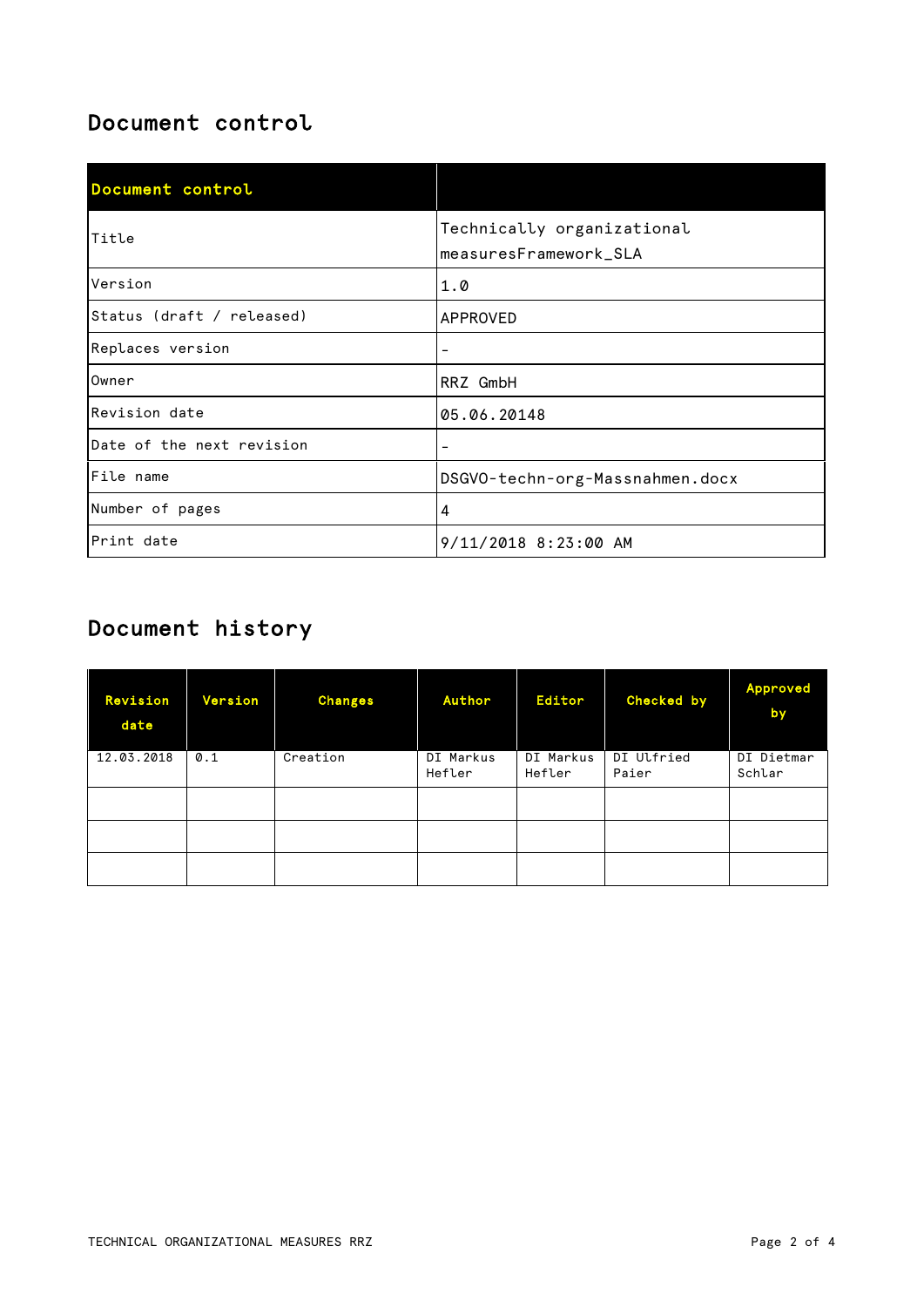# 1. Confidentiality (Art 32 (1) lit b DSGVO)

#### • Entry control

Protection against unauthorized entry to data processing systems, e.g. magnetic or chip cards, keys, electric door owners, security personnel, porters, alarm systems, video systems

#### • Admission control

Protection against unauthorized system use, e.g. (secure) passwords (including corresponding policy), automatic locking mechanisms, twofactor authentication, encrypting data carriers;

#### • Access control

No unauthorized reading, copying, changing or deletion within the system, e.g.: Standard authorization profiles on a "need-to-know basis", standard process for issuing authorizations, logging access, periodic review of the authorizations issued, especially administrative user accounts;

#### • Separation control

Separate processing data that has been collected for different purposes, e.g. multi-client capability, sand-boxing;

• Pseudonymization (Art 32 (1) lit a DSGVO; Art 25 (1) DSGVO) If necessary or appropriate for the respective data processing, the primary identification features of the personal data are removed in the respective data application, so that the data can no longer be attributed to a concrete, respective person without adding additional information, and this additional information is stored separately and is subject to corresponding technical and organizational measures;

#### • Classification scheme for data

Complying with the classification scheme prescribed by the person responsible (e.g.: secret/confidential/internal/public);

#### • Technical deletion concept settings

Both for data and also for metadata such as log files, etc.;